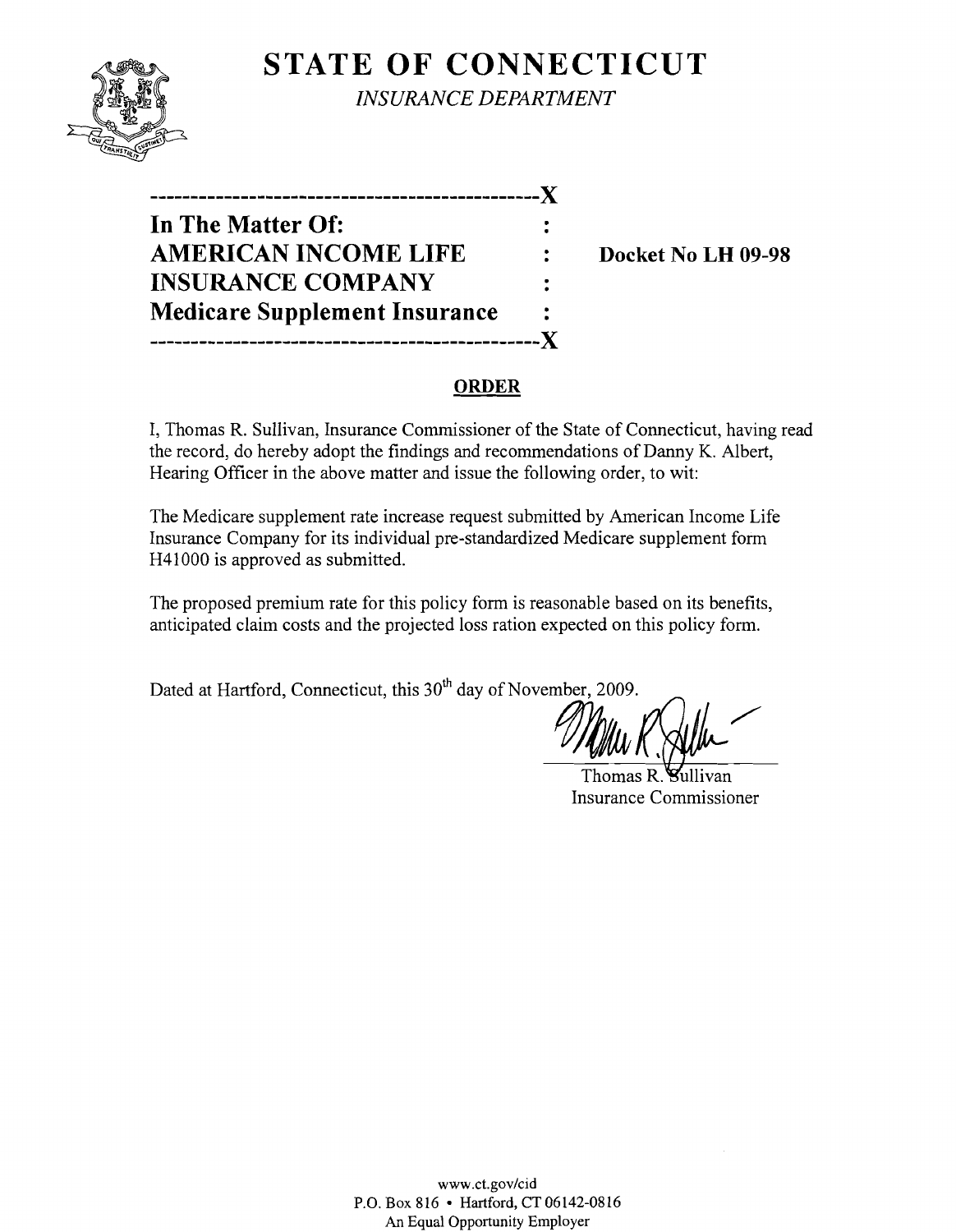# **STATE OF CONNECTICUT**

*INSURANCE DEPARTMENT* 

**-----------------------------------------------**X

**In The Matter Of: AMERICAN INCOME LIFE : Docket No. LH 09-98 INSURANCE COMPANY Medicare Supplement Insurance** .. **-----------------------------------------------X** 

## **PROPOSED FINAL DECISION**

#### 1. **INTRODUCTION**

 $\rightarrow$   $\rightarrow$   $\rightarrow$   $\rightarrow$ .

> The Insurance Commissioner of the State of Connecticut is empowered to review rates charged for individual and group Medicare supplement policies sold to any resident of this State who is eligible for Medicare. The source for this regulatory authority is contained in Chapter 700c and Section 38a-495a of the Connecticut General Statutes.

After due notice a hearing was held at the Insurance Department in Hartford on November 18, 2009 to consider whether or not the rate increase requested by American Income Life Insurance Company on its individual pre-standardized supplement business should be approved.

No members from the general public attended the hearing.

No company representatives attended the hearing.

The hearing was conducted in accordance with the requirements of Section 38a-474, Connecticut General Statutes, the Uniform Administrative Procedures Act, Chapter 54 of the Connecticut General Statutes, and the Insurance Department Rules of Practice, Section 38a-8-1 et seq. of the Regulations of Connecticut State Agencies.

A Medicare supplement (or Medigap) policy is a private health insurance policy sold on an individual or group basis which provides benefits that are additional to the benefits provided by Medicare. For many years Medicare supplement policies have been highly regulated under both state and federal law to protect the interests of persons eligible for Medicare who depend on these policies to provide additional coverage for the costs of health care.

Effective December 1, 2005, Connecticut amended its program of standardized Medicare supplement policies in accordance with Section 38a-495a of the Connecticut General Statutes, and Sections 38a-495a-l through 38a-495a-21 of the Regulations of Connecticut Agencies. This program, which conforms to federal requirements, provides that all insurers offering Medicare supplement policies for sale in the state must offer the basic "core" package of benefits known as Plan A. Insurers may also offer anyone or more of eleven other plans (Plans B through L).

> www.ct.gov/cid P.O. Box 816 • Hartford, CT 06142-0816 An Equal Opportunity Employer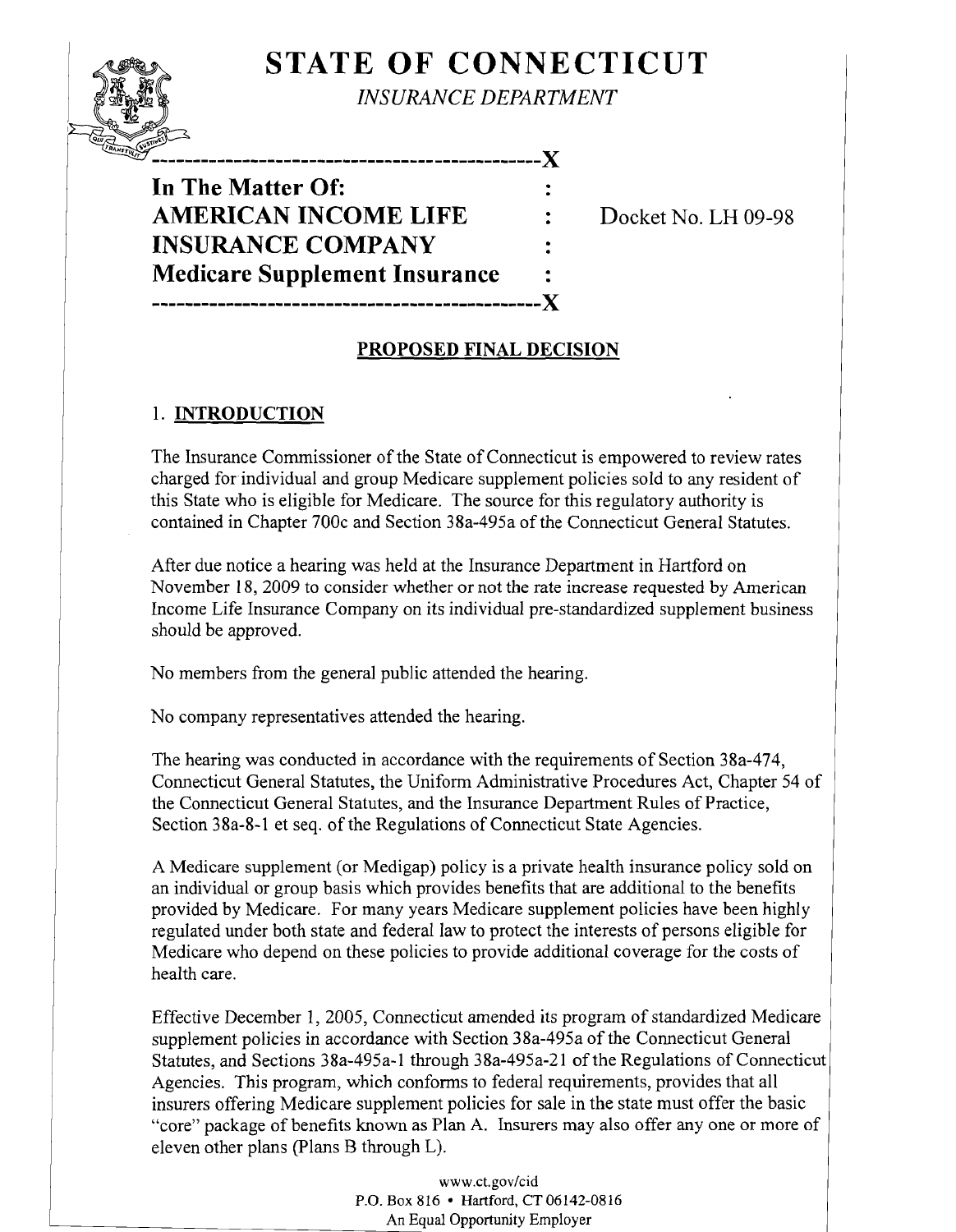Effective January 1,2006, in accordance with Section 38a-495c of the Connecticut General Statutes (as amended by Public Act 05-20) premiums for all Medicare supplement policies in the state must use community rating. Rates for Plans A through L must be computed without regard to age, gender, previous claims history or the medical condition of any person covered by a Medicare supplement policy or certificate.

The statute provides that coverage under Plan A through L may not be denied on the basis of age, gender, previous claims history or the medical condition of any covered person. Insurers may exclude benefits for losses incurred within six months from the effective date of coverage based on a pre-existing condition.

Effective October 1, 1998, carriers that offer Plan B or Plan C must make these plans as well as Plan A, available to all persons eligible for Medicare by reason of disability.

Insurers must also make the necessary arrangements to receive notice of all claims paid by Medicare for their insureds so that supplemental benefits can be computed and paid without requiring insureds to file claim forms for such benefits. This process of direct notice and automatic claims payment is commonly referred to as "piggybacking" or "crossover".

Sections 38a-495 and 38a-522 of the Connecticut General Statutes, and Section 38a-495a-10 ofthe Regulations of Connecticut Agencies, state that individual and group Medicare supplement policies must have anticipated loss ratios of 65% and 75%, respectively. Under Sections 38a-495-7 and 38a-495a-1O of the Regulations of Connecticut Agencies, filings for rate increases must demonstrate that actual and expected losses in relation to premiums meet these standards, and anticipated loss ratios for the entire future period for which the requested premiums are calculated to provide coverage must be expected to equal or exceed the appropriate loss ratio standard.

Section 38a-473 of the Connecticut General Statutes provides that no insurer may incorporate in its rates for Medicare supplement policies factors for expenses that exceed 150% of the average expense ratio for that insurer's entire written premium for all lines of health insurance for the previous calendar year.

#### II. **FINDING OF FACT**

After reviewing the exhibits entered into the record of this proceeding, and utilizing the experience, technical competence and specialized knowledge of the Insurance Department, the undersigned makes the following findings of fact:

- 1. American Income Life Insurance Company requested a rate increase of 8% on its individual pre-standardized form H41 000 in the State of Connecticut.
- 2. There were 7 policies in-force in Connecticut and 403 policies nationwide as of 12/31/08.
- 3. American Income certified that their expense factors are in compliance with section 38a-473, C.G.S.